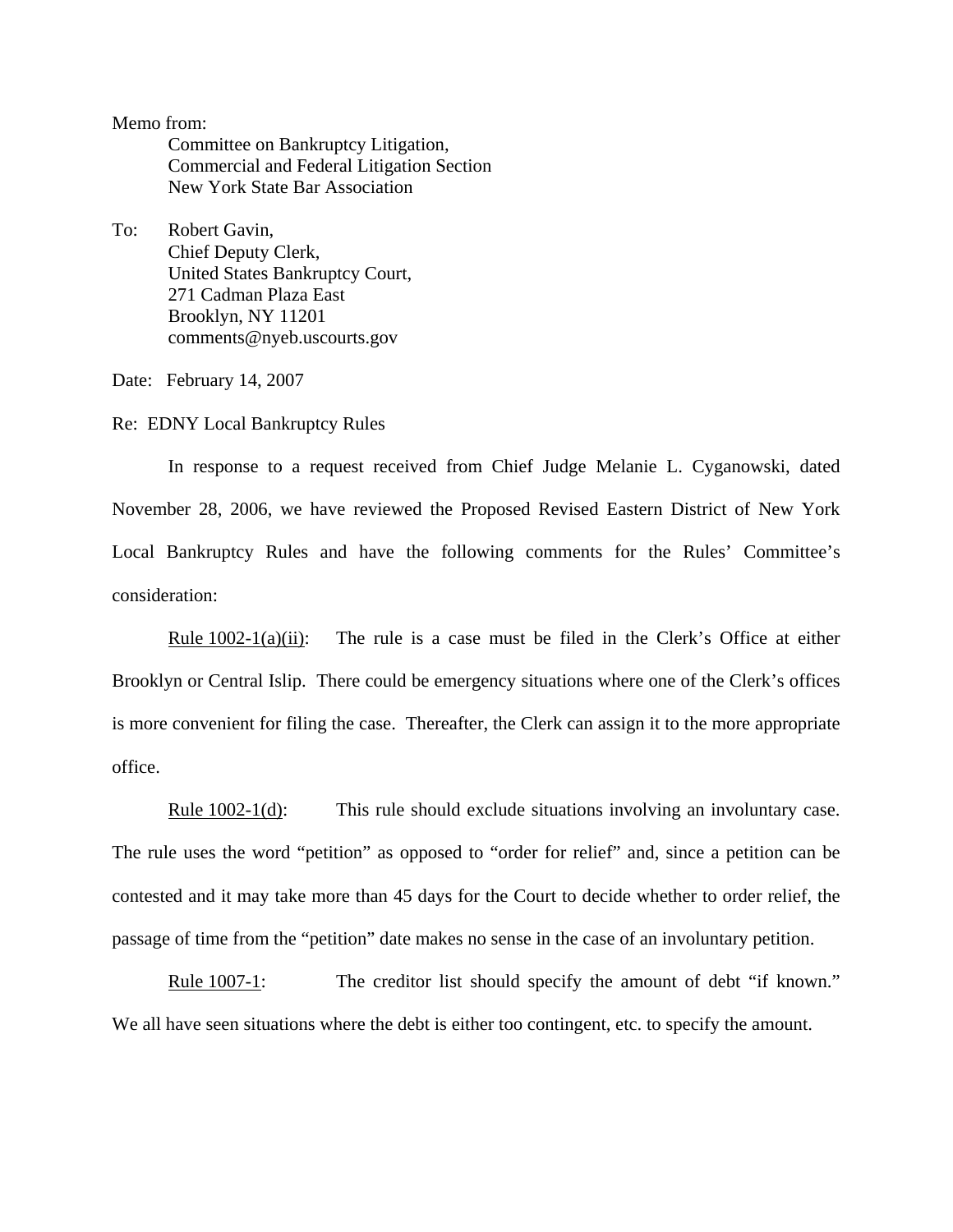Rule  $1007-4(a)(v)$ : The list should only include the 20 largest "general" unsecured claims. All too often we see priority taxes included on this list when we know they will not be asked to serve on the Creditors' Committee.

Rule 1007-(a)(xiv): This rule should include "members" of a limited liability company.

Rule  $1007(a)(xv)(A)$ : This rule should add "or extend the debtor's time to comply with."

Rule 1007-(c): The phrase 'debtor-in-possession'' should be replaced with "debtor." The petition is always signed and filed by the debtor since the debtor-in-possession does not come into existence until after the filing.

Rule 1073-1(c): The rule does not take into account the circumstance where the Chief Judge is directly involved in the dispute relating to the assignment of the case.

Rule 1074-1(b): The rule incorrectly assumes that all partners must consent. The partnership agreement will usually control the requirement as to the level of consent required. The rule should simply provide for "the requisite number of partners" whose consent is required.

Rule 2002-2(b): Typo on third line, after "York." The word should be "and."

Rule  $2014-1(a)$ : The rule should clarify that the disclosure is with respect to compensation related to a subject bankruptcy filing and/or debt counseling or provide a time period to be covered by the disclosure requirement.

Rule 2016-1: The rule should exclude committee members or those seeking compensation under § 503 of the Bankruptcy Code.

Rule  $2090-2(a)$ : The problem here is that when a Chapter 11 case converts to Chapter 7, the estate will not compensate the attorney for services to the Chapter 7 debtor, but the rule seems to require his continued service. Additionally, the rule places too heavy a burden on the attorney who files a bankruptcy case. There are many areas of specialization that the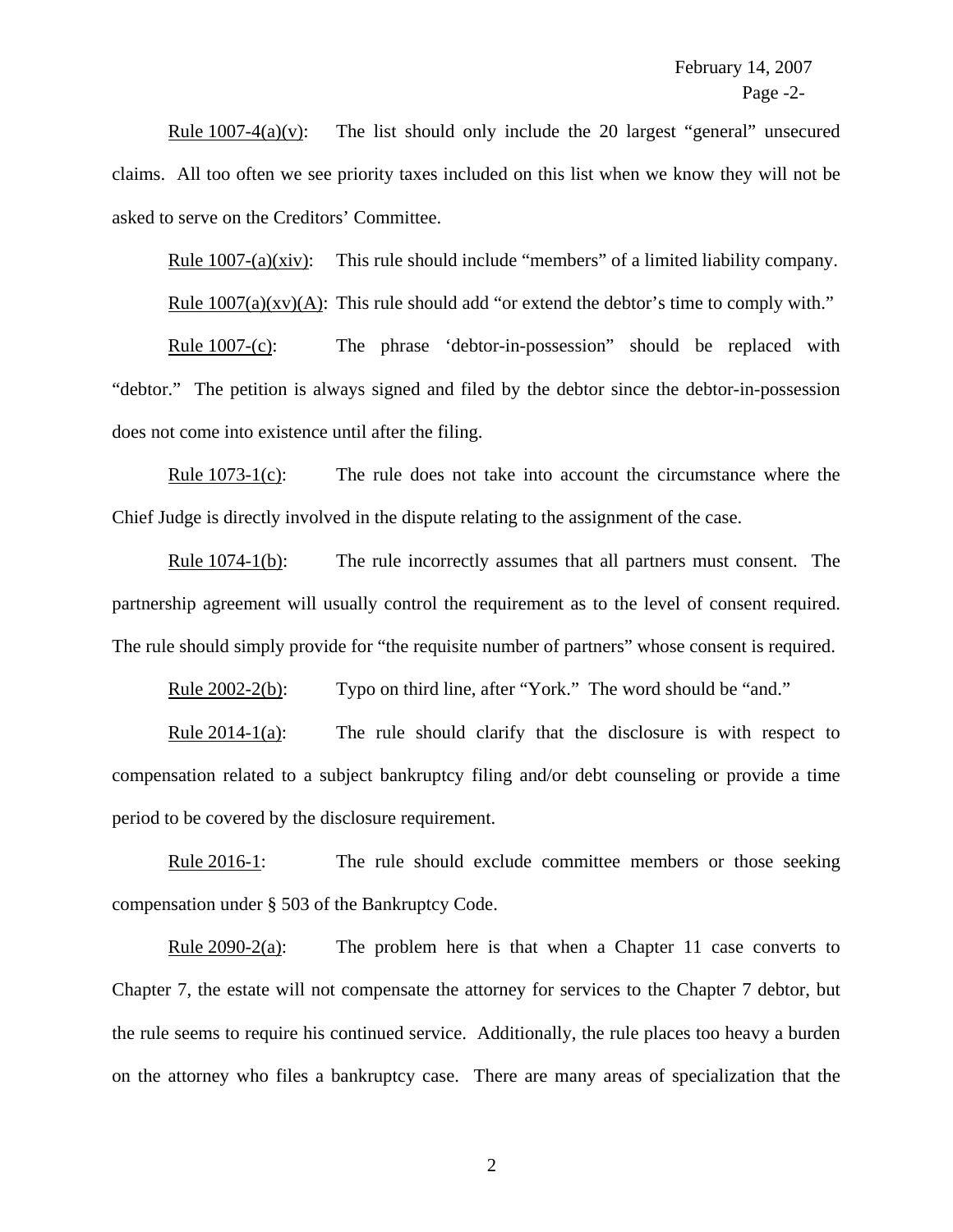bankruptcy attorney is not equipped to handle, but the rule nevertheless requires the attorney for the debtor to defend every type of adversary proceeding. It makes no sense to impose this heavy burden on the unsuspecting bankruptcy attorney.

Rule 2090-2(b): This rule should provide the engagement agreement shall be provided only in the event opposition is raised or upon direction of the Court. In the alternative, an attorney should be permitted to provide a redacted engagement agreement, excluding any items deemed privileged or confidential, subject to further disclosure upon direction by the Court.

Rule  $2090-2(b)(iii)(E)$ : This rule appears to be redundant because the attorney would have already excluded such representation in the retainer agreement.

Rule 2090-2(d): The rule should clarify that any such direction will be made only after notice to the attorney and hearing, although we believe this rule will only encourage careful practitioners to exclude many areas from their retention.

Rule 3018-1(a): This rule should include other committee counsel appointed in the case. There could more than one committee.

Rule  $3018-1(a)(iii)$ : This rule should include the words "or if the Court permits a proffer of testimony in lieu thereof."

Rule  $3020-1(a)$ : Objections should be in writing and served on the debtor, plan proponent, case trustee, and all committees and their counsel.

Rule 3020-1(b): There may be circumstances where the proponent does not know why an objection was withdrawn.

Rule  $3020-2(a)$ : The court should have the flexibility to expand on the official forms.

3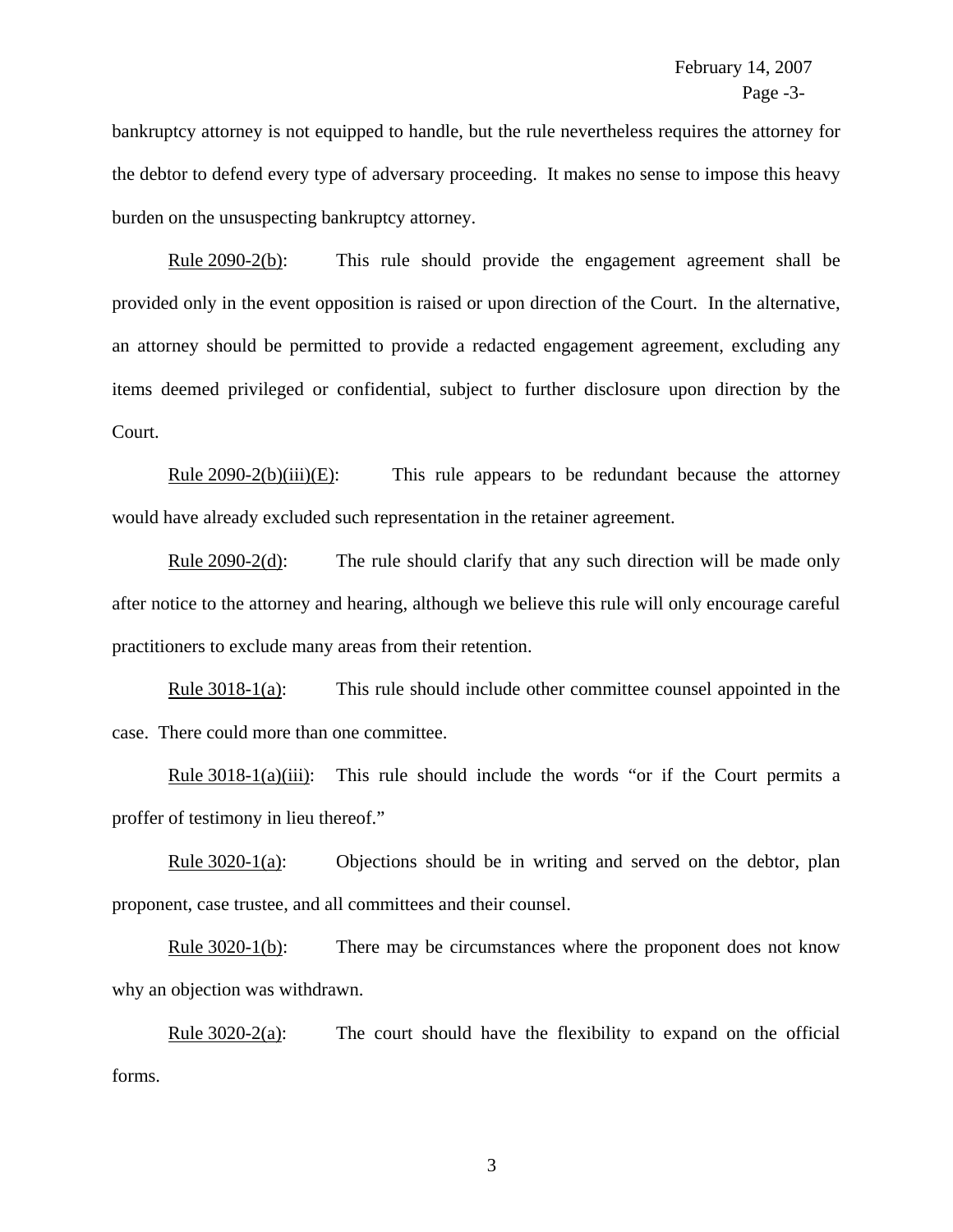Rule 3022-1: On the first line, after the word "the" and before "proponent," insert the word "plan."

Rule  $4001-5(a)(1)(F)$ : On the third line, after the word "retained," insert the word "by."

Rule 4001-5(b) On the fourth line, change the word "will" to "may." There should be the greatest latitude given to the court to deal with unique or dire circumstances. On the last line, after the word "the" and before the word "secured," insert the words "debtor or."

Rule 4002-1(f): On the next-to-last line, after the word "describe," insert a comma, and after the word "information," insert a comma and the words "the reason for the disclosure."

Rule 4004-1: After the word "discharge," add the words "under Section 727 of the Bankruptcy Code."

Rule 4001-5: This rule should clarify that the listed items under the new local rule will be reviewed by the court on a case-by-case basis and are not *per se* improper.

Rule 4002-1: This rule should clarify that the tax filing procedures are limited to individual debtors, or, if not, clarify applicability for small business debtors subject to tax filing requirements as part of filing of bankruptcy petition.

Rule 5005-1: Insert a provision that if the Clerk's Office is not open, it is possible in an emergency to file papers with the Judge assigned to the case.

Rule 5005-2(a): On the first line, strike the word "in" and insert the word "before."

Rules 5005-2 and 9006-1: This rule should clarify that Chambers' and Clerk's Office copies of pleadings can be delivered on the next business day if the 24-hour period falls on a weekend or federal holiday and that electronic delivery includes email and/or facsimile.

Rule 6004-1(e): On the first line at the end, insert the word "gross."

4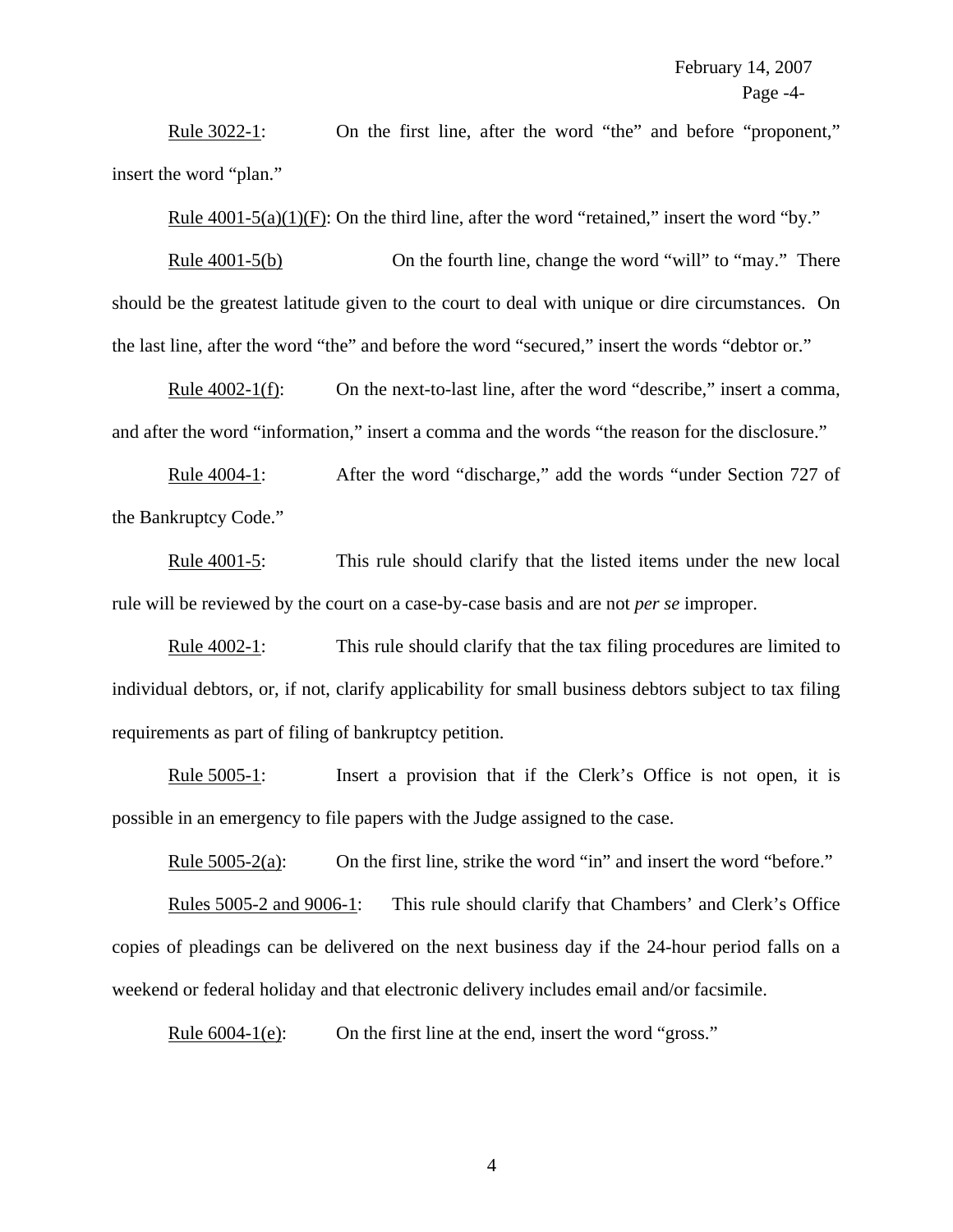Rule 9005.1-1: On the second line after the word "state," insert the word "municipal." On the third line, after the word "statute," insert the words "or ordinance."

Rule 9006-1: On the third line from the bottom, after "24," insert "business."

Rule 9013-1: This rule should clarify that the memorandum requirement may be waived for routine motion practice that does not implicate any novel legal issues or is based upon settled law in the district.

Rule 9013-1(b): On the second line, after the word "and," strike the words "and if applicable."

Rule 9013-1(c): At the end, add the words "unless sufficient grounds exist to waive the filing requirement."

## **New Local Rule**:

Investment of Estate Funds: We believe that the Committee should consider adding a new local rule that allows investments made under Section 345(b) of the Bankruptcy Code to include mutual funds holding only U.S. government securities, a broader but equally safe investment vehicle.

This would allow access to safe, higher-yield investments, particularly in smaller and medium-size Chapter 7 and 11 cases prevalent in the EDNY, where the debtors do not routinely obtain this relief as part of "first day cash management" orders, either because they are unaware of the alternative, or because the cost of obtaining a court order removes the benefit of the higher yield.

Money market funds holding only U.S. government issues securities are a means whereby smaller investors can hold safe investments at higher yields - - these kinds of funds